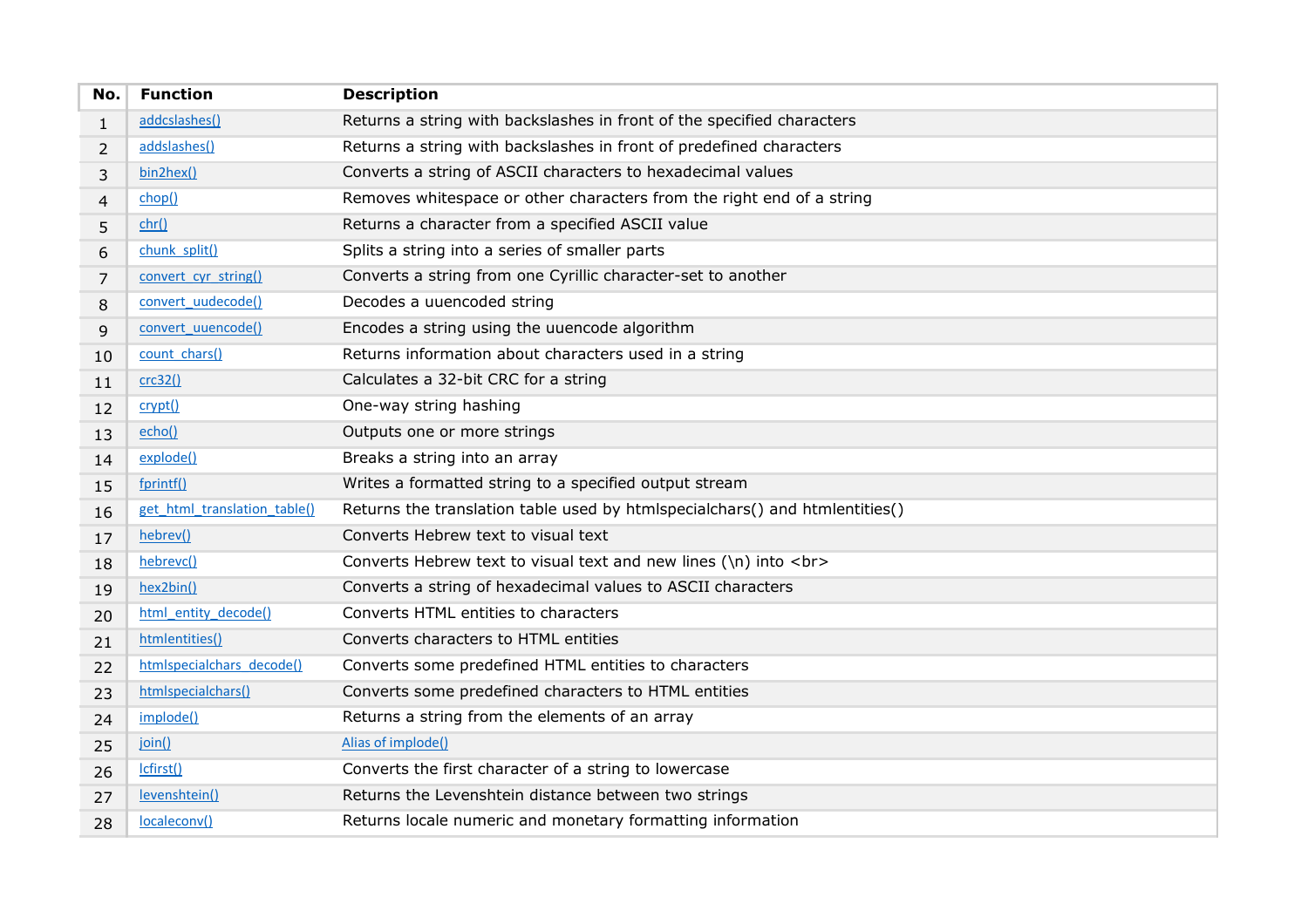| 29 | ltrim()                   | Removes whitespace or other characters from the left side of a string  |
|----|---------------------------|------------------------------------------------------------------------|
| 30 | md5()                     | Calculates the MD5 hash of a string                                    |
| 31 | md5 file()                | Calculates the MD5 hash of a file                                      |
| 32 | metaphone()               | Calculates the metaphone key of a string                               |
| 33 | money format()            | Returns a string formatted as a currency string                        |
| 34 | nl langinfo()             | Returns specific local information                                     |
| 35 | nl2br()                   | Inserts HTML line breaks in front of each newline in a string          |
| 36 | number format()           | Formats a number with grouped thousands                                |
| 37 | ord()                     | Returns the ASCII value of the first character of a string             |
| 38 | parse str()               | Parses a query string into variables                                   |
| 39 | print()                   | Outputs one or more strings                                            |
| 40 | printf()                  | Outputs a formatted string                                             |
| 41 | quoted printable decode() | Converts a quoted-printable string to an 8-bit string                  |
| 42 | quoted printable encode() | Converts an 8-bit string to a quoted printable string                  |
| 43 | quotemeta()               | Quotes meta characters                                                 |
| 44 | rtrim()                   | Removes whitespace or other characters from the right side of a string |
| 45 | setlocale()               | Sets locale information                                                |
| 46 | sha1()                    | Calculates the SHA-1 hash of a string                                  |
| 47 | sha1 file()               | Calculates the SHA-1 hash of a file                                    |
| 48 | similar text()            | Calculates the similarity between two strings                          |
| 49 | soundex()                 | Calculates the soundex key of a string                                 |
| 50 | sprintf()                 | Writes a formatted string to a variable                                |
| 51 | sscanf()                  | Parses input from a string according to a format                       |
| 52 | str getcsv()              | Parses a CSV string into an array                                      |
| 53 | str ireplace()            | Replaces some characters in a string (case-insensitive)                |
| 54 | str pad()                 | Pads a string to a new length                                          |
| 55 | str repeat()              | Repeats a string a specified number of times                           |
| 56 | str replace()             | Replaces some characters in a string (case-sensitive)                  |
| 57 | str_rot13()               | Performs the ROT13 encoding on a string                                |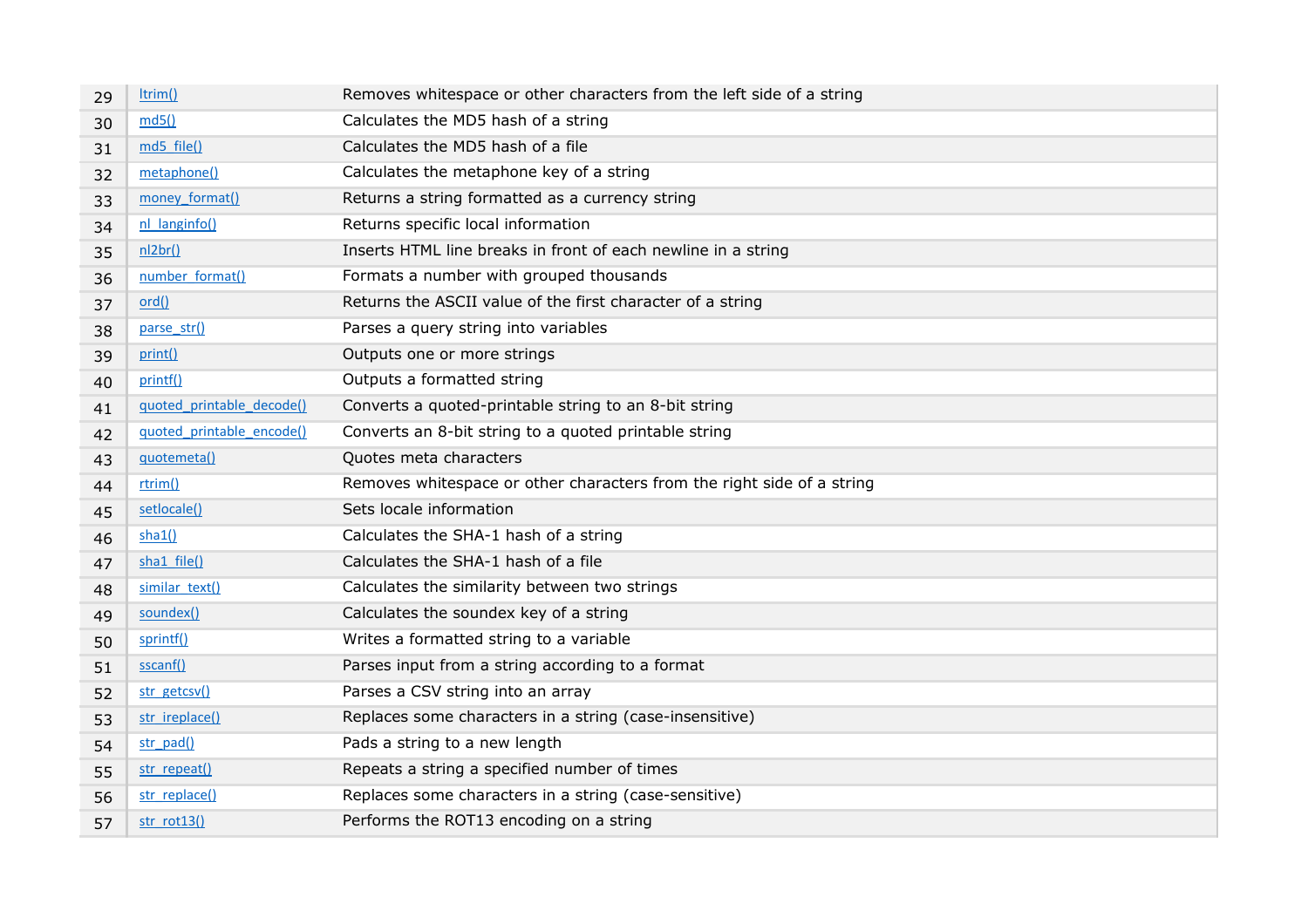| 58 | str_shuffle()    | Randomly shuffles all characters in a string                                                               |
|----|------------------|------------------------------------------------------------------------------------------------------------|
| 59 | str split()      | Splits a string into an array                                                                              |
| 60 | str_word_count() | Count the number of words in a string                                                                      |
| 61 | strcasecmp()     | Compares two strings (case-insensitive)                                                                    |
| 62 | strchr()         | Finds the first occurrence of a string inside another string (alias of strstr())                           |
| 63 | strcmp()         | Compares two strings (case-sensitive)                                                                      |
| 64 | strcoll()        | Compares two strings (locale based string comparison)                                                      |
| 65 | strcspn()        | Returns the number of characters found in a string before any part of some specified characters are found  |
| 66 | strip tags()     | Strips HTML and PHP tags from a string                                                                     |
| 67 | stripcslashes()  | Unquotes a string quoted with addcslashes()                                                                |
| 68 | stripslashes()   | Unquotes a string quoted with addslashes()                                                                 |
| 69 | stripos()        | Returns the position of the first occurrence of a string inside another string (case-insensitive)          |
| 70 | stristr()        | Finds the first occurrence of a string inside another string (case-insensitive)                            |
| 71 | strlen()         | Returns the length of a string                                                                             |
| 72 | strnatcasecmp()  | Compares two strings using a "natural order" algorithm (case-insensitive)                                  |
| 73 | strnatcmp()      | Compares two strings using a "natural order" algorithm (case-sensitive)                                    |
| 74 | strncasecmp()    | String comparison of the first n characters (case-insensitive)                                             |
| 75 | strncmp()        | String comparison of the first n characters (case-sensitive)                                               |
| 76 | strpbrk()        | Searches a string for any of a set of characters                                                           |
| 77 | strpos()         | Returns the position of the first occurrence of a string inside another string (case-sensitive)            |
| 78 | strrchr()        | Finds the last occurrence of a string inside another string                                                |
| 79 | strrev()         | Reverses a string                                                                                          |
| 80 | strripos()       | Finds the position of the last occurrence of a string inside another string (case-insensitive)             |
| 81 | strrpos()        | Finds the position of the last occurrence of a string inside another string (case-sensitive)               |
| 82 | strspn()         | Returns the number of characters found in a string that contains only characters from a specified charlist |
| 83 | strstr()         | Finds the first occurrence of a string inside another string (case-sensitive)                              |
| 84 | strtok()         | Splits a string into smaller strings                                                                       |
| 85 | strtolower()     | Converts a string to lowercase letters                                                                     |
| 86 | strtoupper()     | Converts a string to uppercase letters                                                                     |